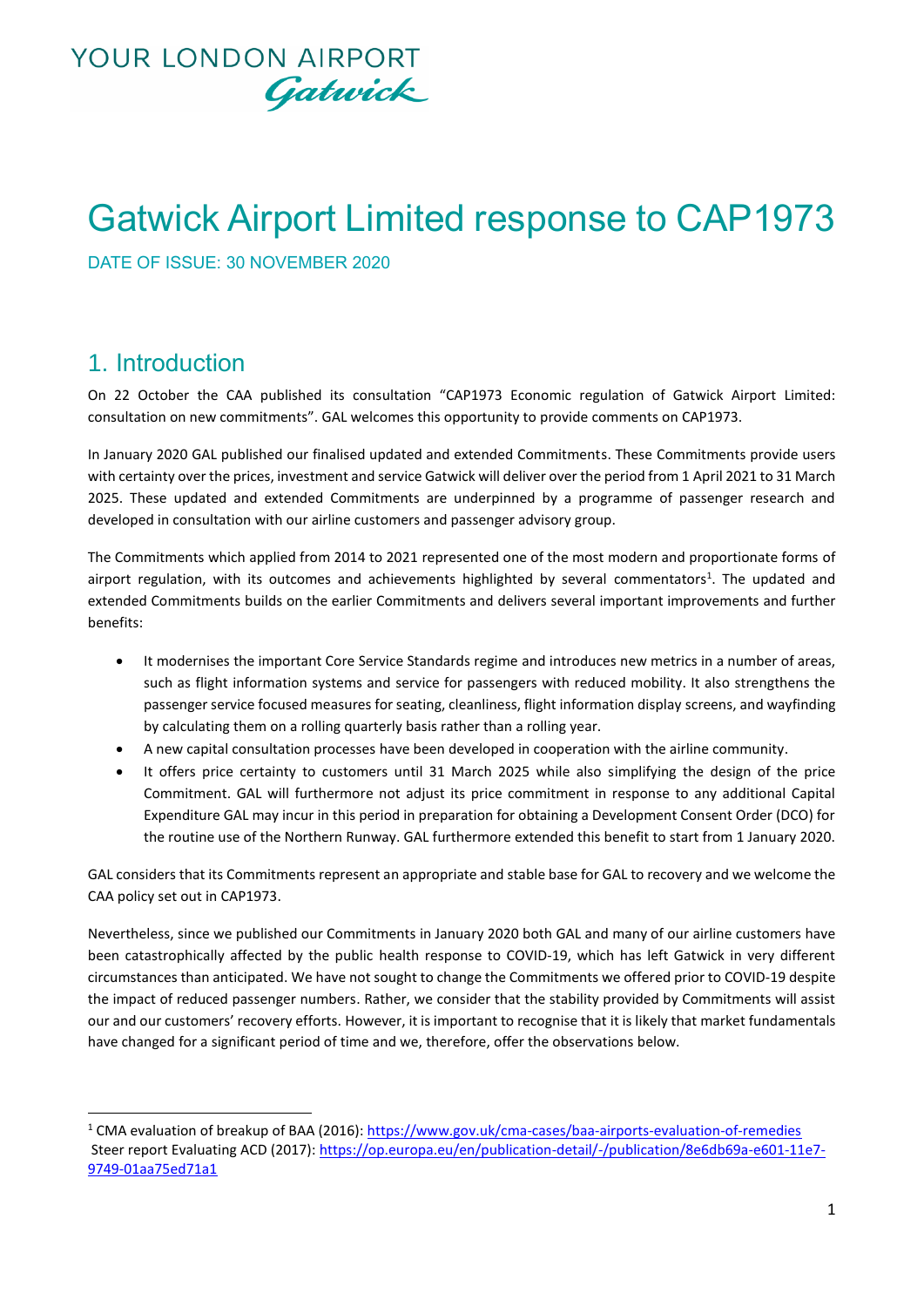

### 2. Market Context and impact of Covid-19

Covid-19 has had a profound impact on Gatwick and the market outlook for this Commitments period, with traffic in 2021/22 expected to be lower than we have seen in the recent decade. Most industry observers predict that it will take between four and five years for traffic levels to recover to 2019 levels. COVID-19 moreover has a direct impact on the regulatory framework for Gatwick.

GAL is regulated using a licence due to the CAA's determination on the market power test set out in *"Market power determination in relation to Gatwick Airport – statement of reasons" (CAP1134).* This finding of market power was based on a narrow market definition (limited to Gatwick only) which excluded Heathrow due to capacity constraints while identifying that the evidence also suggested that absent capacity constraints "airlines would switch from Gatwick to Heathrow even with the current price differences<sup>2</sup>."

COVID-19 has had a fundamental effect on the aviation market, and the impacts will be felt for years to come. Most projections expect traffic to return over 4-5 years, and while these are highly uncertain, it is highly likely that abundant spare capacity will be available in the London system. Heathrow alone is currently anticipating serving only 37m passengers in 2021<sup>3</sup>. This would have a significant effect on any competition assessment and GAL is unlikely to have substantive market power for the foreseeable future. Notwithstanding this GAL nevertheless considers that our Commitments provide assurance to users in a range of scenarios and continues to be appropriate whether GAL is regulated with a licence or not. GAL is not therefore requesting a market power determination at this stage.

We do however consider that in this environment it is particularly important that the CAA ensures that the economic regulation of Gatwick Airport continues to be proportionate and fit for purpose. It is also important that the cost of its regulation recovered from Gatwick, which despite the more proportionate form of regulation during the period increased substantially since 2014, is reviewed to ensure that they follow cost recovery principles more closely.

#### 3. Comments on CAA proposed monitoring

GAL notes the CAA's proposed amendments to its monitoring of GAL Commitments. We offer the following observations.

*Provide commentary to the CAA on how GAL expects the net yield to develop in the upcoming period*

GAL agrees with the proposed arrangements.

*Monitoring of Departure lounge seating – particularly if it falls into the "amber" category"*

GAL notes the proposed additional monitoring of departure lounge seating and we agree that the passenger research (conducted before COVID-19) did identify this as an important area for passengers. Nevertheless, we believe that impact of COVID-19 on the passenger perceptions of airport service is still very uncertain and may remain volatile for some

<sup>3</sup> See Heathrow airport Charges Decision for 2021

<sup>2</sup> CAP1134 page 30

[https://www.heathrow.com/content/dam/heathrow/web/common/documents/company/doing-business-with](https://www.heathrow.com/content/dam/heathrow/web/common/documents/company/doing-business-with-heathrow/flights-condition-of-use/conditions-of-use-documents/Heathrow-Airport-Limited-Conditions-of-Use-Airport-Charges-Decision-2021.pdf)[heathrow/flights-condition-of-use/conditions-of-use-documents/Heathrow-Airport-Limited-Conditions-of-Use-](https://www.heathrow.com/content/dam/heathrow/web/common/documents/company/doing-business-with-heathrow/flights-condition-of-use/conditions-of-use-documents/Heathrow-Airport-Limited-Conditions-of-Use-Airport-Charges-Decision-2021.pdf)[Airport-Charges-Decision-2021.pdf](https://www.heathrow.com/content/dam/heathrow/web/common/documents/company/doing-business-with-heathrow/flights-condition-of-use/conditions-of-use-documents/Heathrow-Airport-Limited-Conditions-of-Use-Airport-Charges-Decision-2021.pdf)